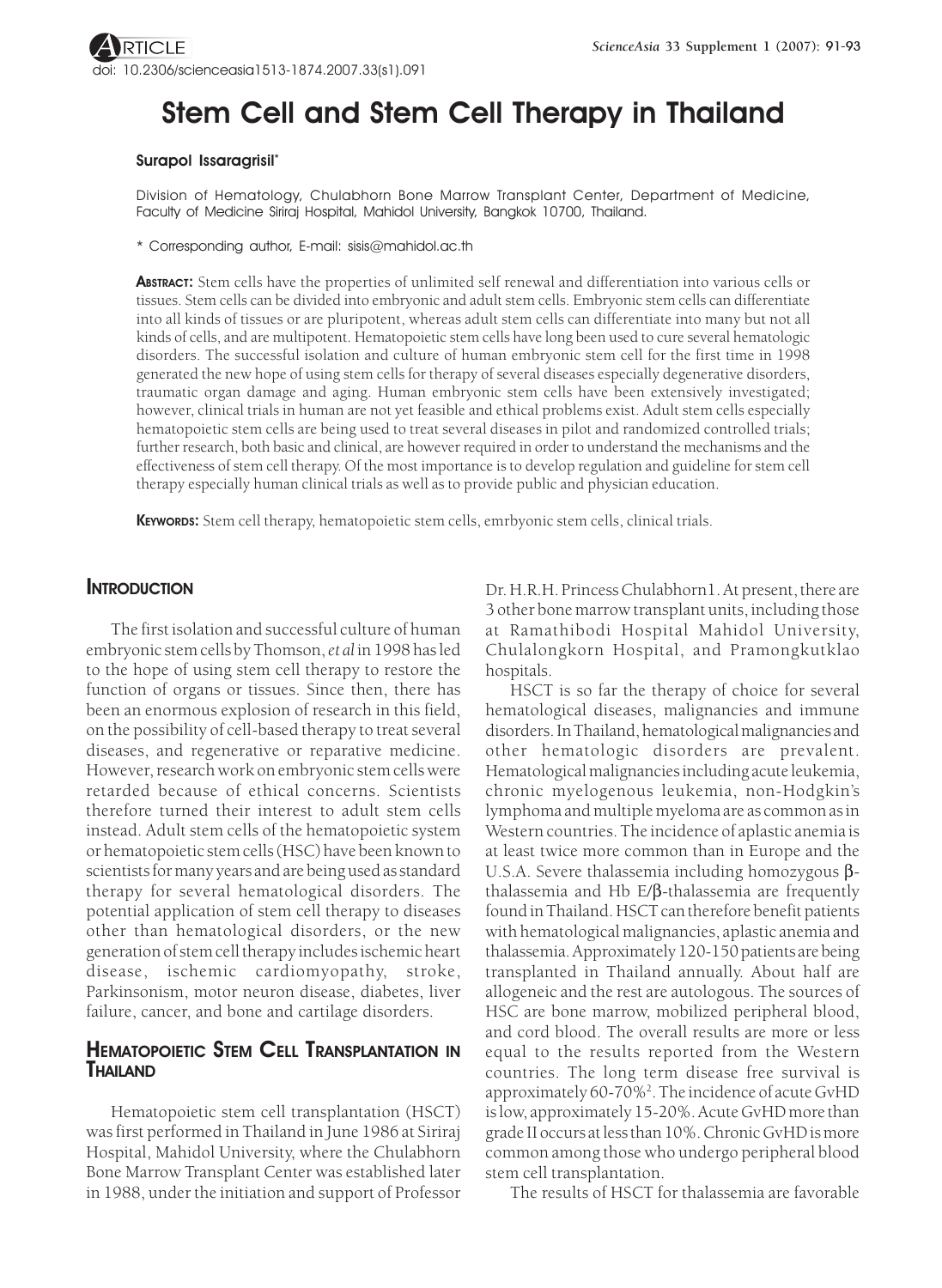when the patients undergo the procedure as early as possible3 . Nearly 90% of patients with class I and class II can be cured. However, in those with class III or with severe manifestations or in adult patients, the results are poor with high rate of recurrence of the disease. In this population, several attempts are being used to overcome the problem of graft rejection or graft failure. Those include the use of hypertransfusion, and adequate iron chelation prior to transplantation. Modified conditioning regimens have been used in order to eradicate the residual thalassemic clone<sup>3</sup>. Reduced intensity HSCT has been reported to be successful in this group of patients; however, the numbers are too small<sup>4</sup>.

In many families in which the first child has thalassemia, the parents are afraid of having another thalassemia baby. However, with prenatal diagnosis, it is feasible to have an unaffected child, and also HLA typing can be performed. If HLA is compatible with the first affected child, cord blood can be collected at birth and used to cure the older brother. We first reported the success of sibling cord blood transplantation in severe thalassemia in 1995<sup>5</sup>. Up to the present, 20 patients underwent sibling cord blood transplantation at Siriraj Hospital, Mahidol University. The results depended on the patients' status at the time of the transplant and the number of cord blood cells collected. However, the hematological recovery is delayed, especially platelet recovery.

Only 25% of the patients have a HLA-identical sibling as a donor. Donors other than HLA-identical siblings include unrelated HSC donor from national HSC registry and unrelated cord blood stem cell from public cord blood bank. HSCT using a haploidentical donor such as parents, children and sibling are being investigated. If it is successful, every patient who requires HSCT can undergo the procedure. Several measures are being used to overcome the immunological barrier, including the combination of bone marrow and mobilized peripheral blood stem cells<sup>6</sup>. The use of megadoses of mobilized peripheral blood cells depleted for CD 3 and CD 19 which contain large number of HSC (CD 34+ and CD 34-) and natural killer cells has provided the favorable results in haploidentical transplantation<sup>7</sup>.

HSCT is expensive, costing approximately US\$ 25,000, although this is much cheaper than in the West. Therefore, not all eligible patients can afford this therapy.

## A NEW GENERATION OF STEM CELL THERAPY

Embryonic stem cells (ESC) are the most promising source for replacement therapy because ESC can be grown indefinitely in culture, can be genetically manipulated, and can be differentiated to specific tissues by using specific differentiation protocol. Similar to adult stem cells, allogeneic ESC-based therapy is feasible only with HLA-match between the patient and ESC. Therefore, patient-specific ESC are being developed in order to avoid this problem<sup>8</sup>. Those methodologies include nuclear transfer or therapeutic cloning, cell fusion, transduction with defined factors and parthenogenesis, however they are not yet feasible in humans. In order to overcome ethical issues, Human ESC can be derived from a single blastomere, sp that the rest of blastocyst can further develop<sup>9</sup>.

With the limitations of ESC, scientists are interested in using adult stem cells as an alternative source for stem cell therapy. HSC from the bone marrow, mobilized peripheral blood and cord blood have been extensively studied and used to treat hematological disorders. Previous studies show the evidence that adult stem cell plasticity exists, e.g. HSC can differentiate into neuronal cells and myocardial cells. Recent evidence did not confirm this finding or if adult stem cell plasticity exists, it is not efficient enough to repair or restore the damaged tissues or organs. Autologous adult stem cells can be used; therefore, there is no immunological problem, which is the advantage of adult stem cell therapy.

Attempts have been made to isolate and culture adult stem cells to be cells with pluripotent property similar to ESC. Multipotent adult progenitor cells have been reported to be isolated after several passages; however, it was found to be not reproducible later on. Recently, amniotic fluid stem cells have been isolated and were found to have pluripotent property $10$ .

# CLINICAL TRIALS OF STEM CELL THERAPY

The first human ESC trial will be performed in patients with spinal cord injury in the near future. There are several clinical trials using adult stem cells in several diseases including ischemic heart diseases, CNS disorders, diabetes, diabetic ulcer and osteoarthritis. Most studies are pilot studies with only small numbers of patients, so they are therefore not conclusive. Extensive studies of HSC therapy for ischemic heart diseases have been performed<sup>11</sup>. The cell sources were from bone marrow or mobilized peripheral blood, either mononuclear cell fraction or purified CD34+ or CD133+. The methods of cell delivery were varied including intravenous infusion, intracoronary arterial injection or direct injection into ventricular wall. In some studies, they used growth factor injection to mobilize stem cells from the bone marrow into peripheral blood so that the high number of mobilized HSC will go to the injury sites. The results in randomized controlled trials reveal inconsistency, with marginal and unsustained improvement.